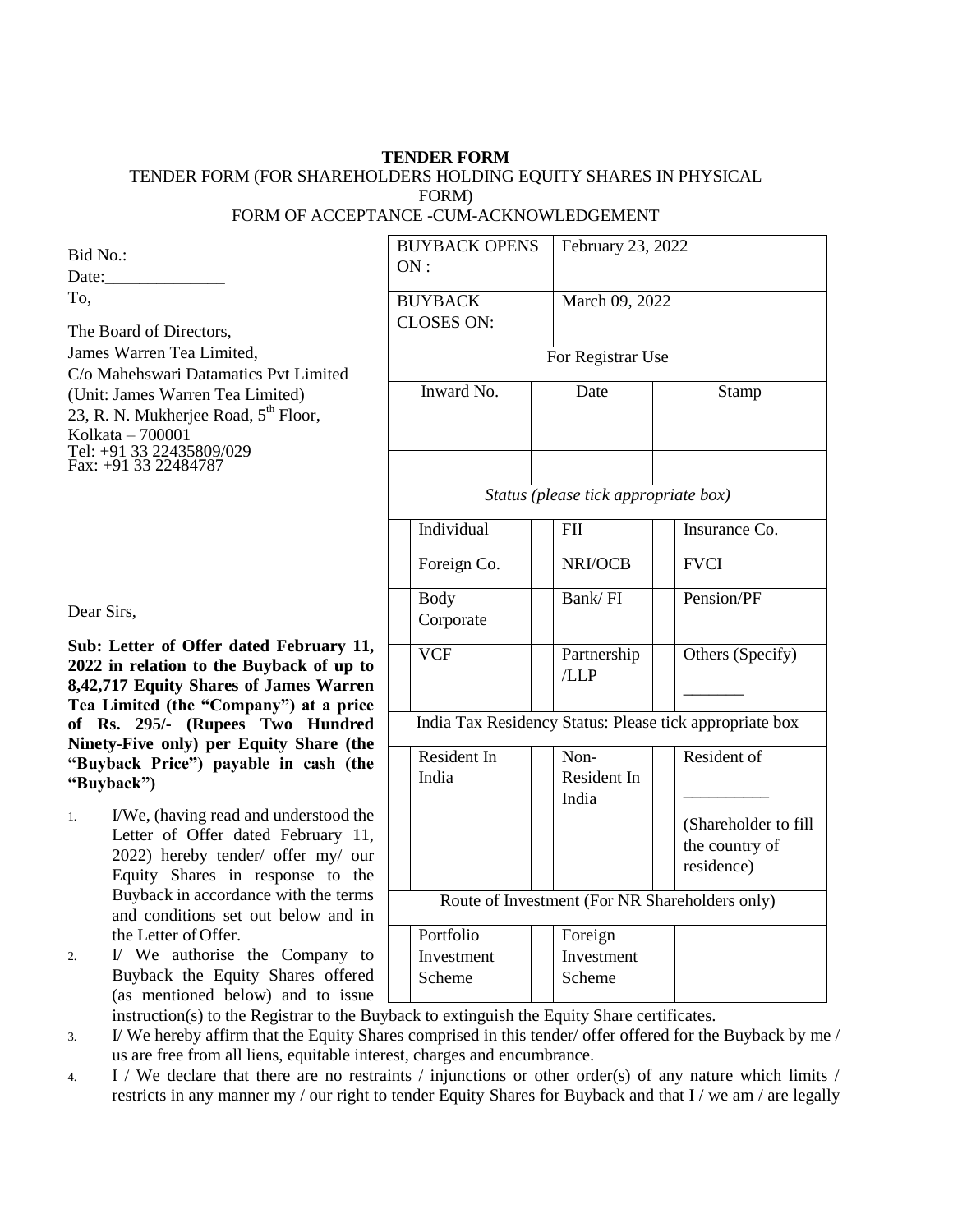entitled to tender the Equity Shares for the Buyback.

- 5. I / We agree that the Company is not obliged to accept any Equity Shares offered for Buyback where loss of Equity Share certificates has been notified to the Company.
- 6. I / We agree that the Company will pay the Buyback Offer Price only after due verification of the validity of the documents and that the consideration will be paid as per Stock Exchange mechanism.
- 7. I / We undertake to return to the Company any consideration in respect of the Buyback that may be wrongfully received by me / us.
- 8. I / We undertake to execute any further documents and give any further assurances that may be required or expedient to give effect to my / our tender/ offer and agree to abide by any decision that may be taken by the Company to effect the Buyback in accordance with the Companies Act, 2013,as amended and the rules made thereunder and the Securities and Exchange Board of India (Buyback of Securities) Regulations, 2018, as amended.
- 9. I / We authorize the Company to split the Equity Share certificates and issue a new consolidated Equity Share certificate for the unaccepted Equity shares in case the Equity Shares accepted by the Company are less than the Equity Shares tendered in the Buyback.
- 10. I/ We undertake to indemnify the Company if any tax demand is raised on the Company on account of gains arising to me / us on the Buyback of Equity Shares. I / We also undertake to provide the Company, the relevant details in respect of the taxability / non-taxability of the proceeds arising on the Buyback of Equity Shares by the Company, copy of tax return filed in India, evidence of the tax paid etc.
- 11. I/We, being a Non-Resident Shareholder/OCB's, agree to obtain and submit all necessary approvals, if any, and to the extent required from the concerned authorities including approvals from the RBI under the Foreign Exchange Management Act, 1999 and the rules and regulations framed there under, as amended ("FEMA") and any other the rules and regulations, for tendering Equity Shares in the Buyback, and also undertake to comply with the reporting requirements, if applicable, and any other rules, regulations and guidelines, in regard to remittance of funds outside India. I / We undertake to pay income taxes in India on any income arising on such Buyback accordance with prevailing income tax laws in India. I / We also undertake to indemnify the Company against any income tax liability on any income earned on such Buyback of Equity shares by me / us.
- 12. Details of Equity Shares held and tendered / offered in the Buyback:

|                                        | In Figures | In Words |
|----------------------------------------|------------|----------|
| Number of Equity Shares held as on the |            |          |
| Record Date Friday, January 14, 2022   |            |          |
| Number of Equity Shares Entitled for   |            |          |
| Buyback (Buy-                          |            |          |
| back Entitlement)                      |            |          |
| Number of Equity Shares offered for    |            |          |
| <b>Buyback</b>                         |            |          |

Note: An Eligible Shareholder may tender Equity Shares over and above his / her Buyback Entitlement. Number of Shares validly tendered by any Eligible Shareholder up to the Buyback Entitlement of such Eligible Shareholder shall be accepted to the full extent. The Shares tendered by any Eligible Shareholder over and above the Buyback Entitlement of such Eligible Shareholder shall be accepted in accordance with Paragraph 3 of Process and Methodology for the Buyback on page 30 of the Letter of Offer. Equity Shares tendered by any Eligible Shareholder over and above the number of Equity Shares held by such Eligible Shareholder as on the Record Date shall not be considered for the purpose of Acceptance. The signature on the Transfer deed (Form SH 4) should match with the signature recorded / registered with the records of the Company /Registrar.

Tear along this line

**Acknowledgement Slip for James Warren Tea Limited– Buyback**

(to be filled by the Eligible Shareholder) (subject to verification)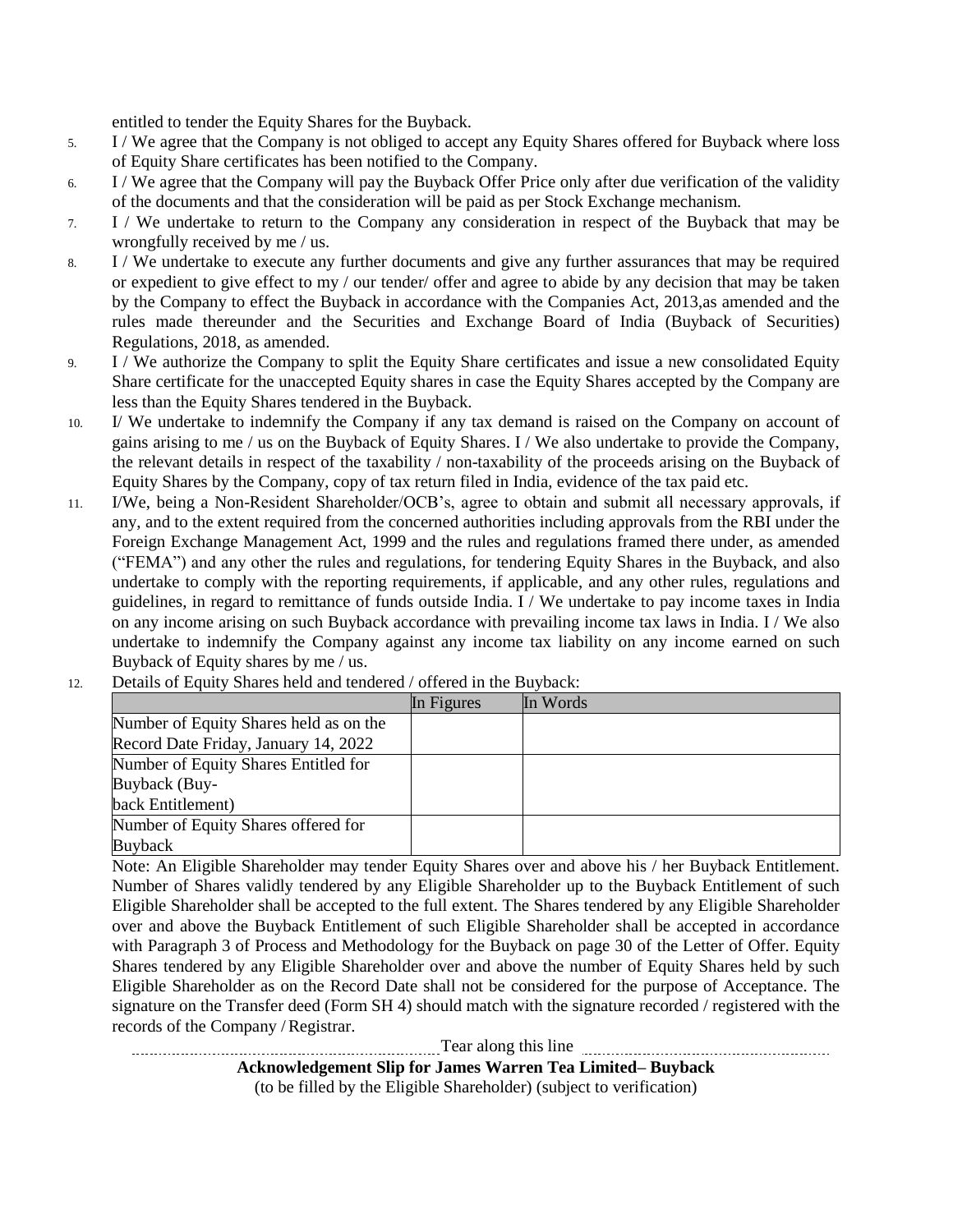| Folio No. / DP ID |                                                                 | <u>in the communication of the communication of the communication of the communication of the communication of the communication of the communication of the communication of the communication of the communication of the comm</u> | Client ID        | $\sim$ 10 |
|-------------------|-----------------------------------------------------------------|--------------------------------------------------------------------------------------------------------------------------------------------------------------------------------------------------------------------------------------|------------------|-----------|
| Received          |                                                                 | from                                                                                                                                                                                                                                 | Mr.Ms.M/s.       |           |
| _Tender Form      | Number of Equity Shares offered for Buyback:                    |                                                                                                                                                                                                                                      |                  |           |
| In                | Figures: Figures:                                               | -In                                                                                                                                                                                                                                  | words            |           |
|                   | Please quote Client ID and DP ID. For all future correspondence |                                                                                                                                                                                                                                      | Stamp of Broker. |           |

Non-resident shareholders (including NRIs, OCBs and FIIs) are requested to enclose a consent letter indicating the details of transfer i.e. number of Equity Shares to be transferred, the name of the investee company whose shares are being transferred i.e. "James Warren Tea Limited" and the price at which the Equity Shares are being transferred i.e. "Price determined in accordance with the SEBI Buyback Regulations" duly signed by the shareholder or his/its duly appointed agent and in the latter case, also enclose the power of attorney

## 1. Details of Share Certificate(s) enclosed:

| Sr. No.  | <b>Distinctive Nos.</b><br>re Certificate No.<br><b>Folio No.</b> |  |      | <b>DI Shares</b> |  |
|----------|-------------------------------------------------------------------|--|------|------------------|--|
|          |                                                                   |  | From | Тo               |  |
| . .      |                                                                   |  |      |                  |  |
| <u>.</u> |                                                                   |  |      |                  |  |
| J.       |                                                                   |  |      |                  |  |
| 4.       |                                                                   |  |      |                  |  |
| 'otal    |                                                                   |  |      |                  |  |

Total of Share Certificates Submitted :

In case the number of folios and Equity Share certificates enclosed exceed four, please attach a separate sheet giving details in the same format as above

## 2. Details of other Documents (Please  $\sqrt{ }$  as appropriate, if applicable) enclosed:

| Power of Attorney – James<br>Warren Tea Limited | Previous RBI approvals for acquiring the Equity Shares of James Warren<br>Tea Limited tendered in the Buyback |  |  |  |
|-------------------------------------------------|---------------------------------------------------------------------------------------------------------------|--|--|--|
| Corporate authorizations                        | Death Certificate                                                                                             |  |  |  |
| Succession Certificate                          | Self attested copy of Permanent Account Number (PAN Card)                                                     |  |  |  |
| Others (please specify):                        |                                                                                                               |  |  |  |

3. Details of the bank account of the sole or first Shareholder to be incorporated in the consideration warrant (to be mandatorily filled):

| Name of the | <b>Branch and City</b> | <b>IFSC and MICR</b> | <b>Account Number (indicate type)</b> |
|-------------|------------------------|----------------------|---------------------------------------|
| Bank        |                        | Code                 | of account)                           |
|             |                        |                      |                                       |

4. Equity Shareholders Details:

|                                             | <b>First/Sole</b><br>Shareholder | Joint<br>Shareholder 1 | <b>Joint Shareholder</b>   Joint Shareholder 3 |
|---------------------------------------------|----------------------------------|------------------------|------------------------------------------------|
| Full Name(s) of<br>the Shareholder          |                                  |                        |                                                |
| $Sigma(x)*$                                 |                                  |                        |                                                |
|                                             |                                  |                        |                                                |
| PAN No.                                     |                                  |                        |                                                |
| Address of the<br>First/Sole<br>Shareholder |                                  |                        |                                                |
| Telephone No.<br>Email ID                   |                                  |                        |                                                |